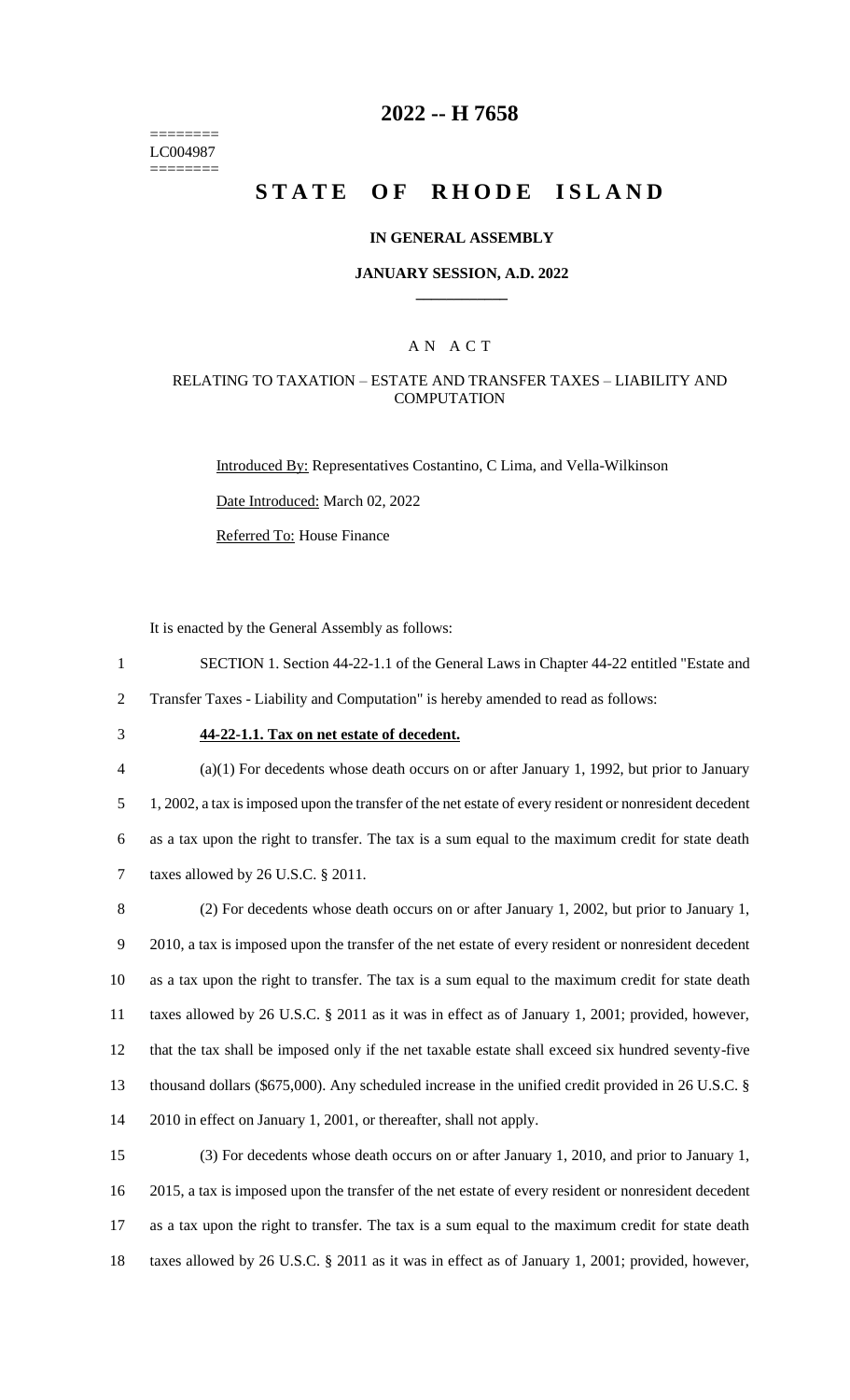that the tax shall be imposed only if the net taxable estate shall exceed eight hundred and fifty thousand dollars (\$850,000); provided, further, beginning on January 1, 2011, and each January 1 thereafter until January 1, 2015, said amount shall be adjusted by the percentage of increase in the Consumer Price Index for all Urban Consumers (CPI-U) as published by the United States Department of Labor Statistics determined as of September 30 of the prior calendar year; said adjustment shall be compounded annually and shall be rounded up to the nearest five dollar (\$5.00) increment. Any scheduled increase in the unified credit provided in 26 U.S.C. § 2010 in effect on January 1, 2003, or thereafter, shall not apply.

 (4) For decedents whose death occurs on or after January 1, 2015, a tax is imposed upon the transfer of the net estate of every resident or nonresident decedent as a tax upon the right to 11 transfer. The tax is a sum equal to the maximum credit for state death taxes allowed by 26 U.S.C. § 2011, as it was in effect as of January 1, 2001; provided, however, that a Rhode Island credit shall be allowed against any tax so determined in the amount of sixty-four thousand four hundred (\$64,400). Any scheduled increase in the unified credit provided in 26 U.S.C. § 2010 in effect on January 1, 2003, or thereafter, shall not apply; provided, further, beginning on January 1, 2016, and each January 1 thereafter, said Rhode Island credit amount under this section shall be adjusted by the percentage of increase in the Consumer Price Index for all Urban Consumers (CPI-U) as published by the United States Department of Labor Statistics determined as of September 30 of the prior calendar year; said adjustment shall be compounded annually and shall be rounded up to 20 the nearest five dollar (\$5.00) increment.

 (5) For decedents whose death occurs on or after January 1, 2022, a tax is imposed upon 22 the transfer of the net estate of every resident or nonresident decedent as a tax upon the right to transfer. The tax shall be imposed only if the net taxable estate shall exceed one million six hundred 24 forty eight thousand six hundred eleven dollars (\$1,648,611); provided, further, beginning on January 1, 2023, and each January 1 thereafter, for a period of eight (8) years, said amount shall be 26 increased by one-eighth (1/8) of the federal transfer tax exclusion amount then in effect, and continue thereafter, until the state transfer tax exclusion amount equals the federal transfer tax exclusion amount.

 (b) If the decedent's estate contains property having a tax situs not within the state, then the tax determined by this section is reduced to an amount determined by multiplying the tax by a fraction whose numerator is the gross estate excluding all property having a tax situs not within the state at the decedent's death and whose denominator is the gross estate. In determining the fraction, no deductions are considered and the gross estate is not reduced by a mortgage or other indebtedness for which the decedent's estate is not liable.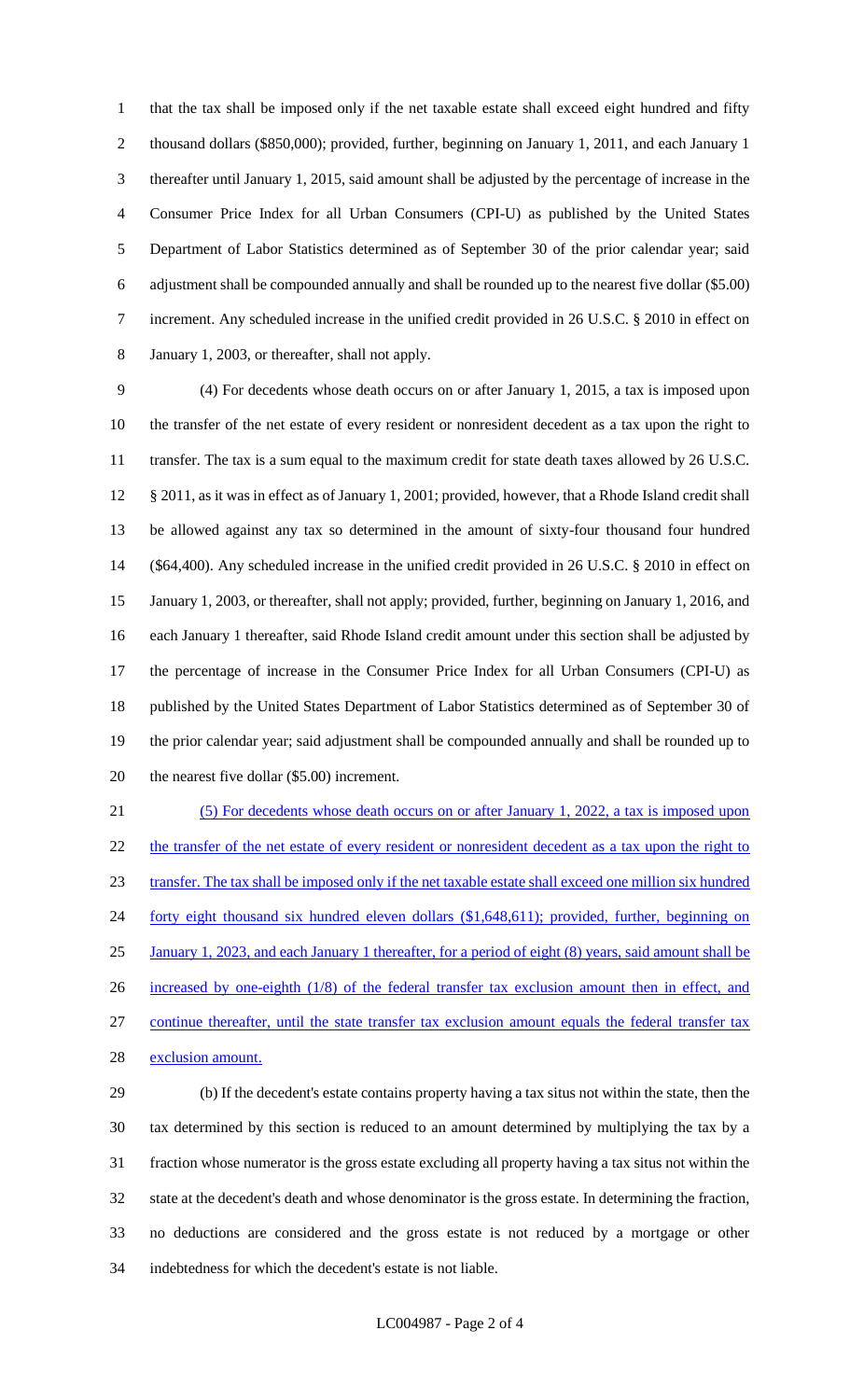(c)(1) The terms "gross taxable estate," "federal gross estate" or "net taxable estate" used in this chapter or chapter 23 of this title has the same meaning as when used in a comparable context in the laws of the United States, unless a different meaning is clearly required by the provisions of this chapter or chapter 23 of this title. Any reference in this chapter or chapter 23 of this title to the Internal Revenue Code or other laws of the United States means the Internal Revenue Code of 1954, 26 U.S.C. § 1 et seq. (2) For decedents whose death occurs on or after January 1, 2002, the terms "gross taxable estate" "federal gross estate" or "net taxable estate" used in this chapter or chapter 23 of this title has the same meaning as when used in a comparable context in the laws of the United States, unless a different meaning is clearly required by the provisions of this chapter or chapter 23 of this title.

Any reference in this chapter or chapter 23 of this title to the Internal Revenue Code or other laws

- of the United States means the Internal Revenue Code of 1954, 26 U.S.C. § 1 et seq., as they were
- in effect as of January 1, 2001, unless otherwise provided.

(d) All values are as finally determined for federal estate tax purposes.

- (e) Property has a tax situs within the state of Rhode Island:
- (1) If it is real estate or tangible personal property and has actual situs within the state of
- Rhode Island; or
- (2) If it is intangible personal property and the decedent was a resident.
- SECTION 2. This act shall take effect upon passage.

======== LC004987 ========